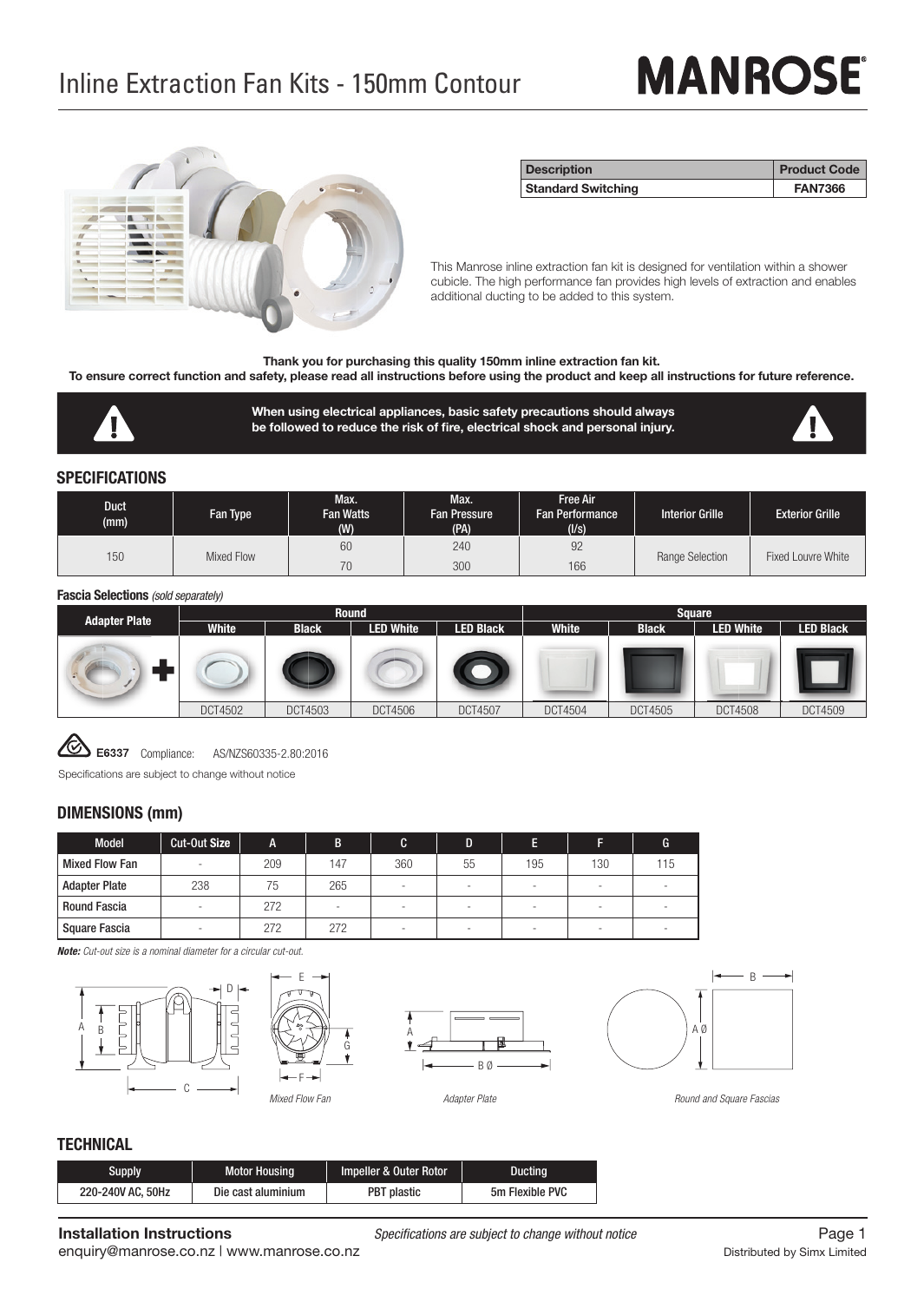# **REGULATIONS AND STANDARDS**

### **New Zealand Building Code and Healthy Homes**

The following two category requirements have been established for mandatory extraction ventilation in New Zealand.

### **The New Zealand Building Code for New Building Consents**

The building regulatory system sets out a framework to promote good quality decisions being made during the Building Consent process. The legislation and regulations work together, as the building regulatory system. The functional clauses of the NZ Building Code are grouped and described by a letter and number. Clause G of the NZ Building Code covers services, with G4 setting out the performance requirements for ventilation. The Building Code is enshrined in law. The New Zealand Building Code, G4, has been changed. This is supported by Acceptable Solution G4/AS1 Fourth Edition that specifies mechanical ventilation in accommodation units that contain cooktops, showers and baths.

# **Residential Tenancy Regulations to the Healthy Homes Standards**

Residential Tenancy Regulations for rental properties only is changing to the Healthy Homes Standards, sub part 4 - Ventilation Standards.

### **Complying with the Acceptable Solution G4/AS1**

To comply, the mandatory mechanical extract system must deliver minimum airflow rates for the complete installed ventilation system. This means that airflow rates must deliver the airflow after resistance of the ducting, internal and external grilles, as well as all other accessories, such as backdraught shutters, are included.

Fan selection is important as some types are far better at overcoming ducting system pressure drops.

Additionally, the quality of the ducting system installation can be all important. Rigid duct systems are best as they are the most efficient. Good installation practice is vital for flexible duct systems.



# **Choosing the Right Fan to Comply**

Fans cannot be selected on the basis of free-air performance only. Fans must now be selected on the basis of the complete installed system performance for a bathroom as per the table below.

| Room                | Airflow Rate (min.) |                  |  |  |
|---------------------|---------------------|------------------|--|--|
|                     | Intermittent        | Continuous       |  |  |
| Toilet <sup>1</sup> | $25$ $1/s$          | $10$ $\text{Vs}$ |  |  |
| Bathroom/Shower     | $25$ $1/s$          | $10$ $\text{Vs}$ |  |  |

*1) Toilets only require ventilation if they have no openable windows*

Recent unregulated extract fan practices in New Zealand has trended to basic, low pressure axial fan products, as installed system performance has not been defined for independent inspection testing and compliance signed off by local authorities.

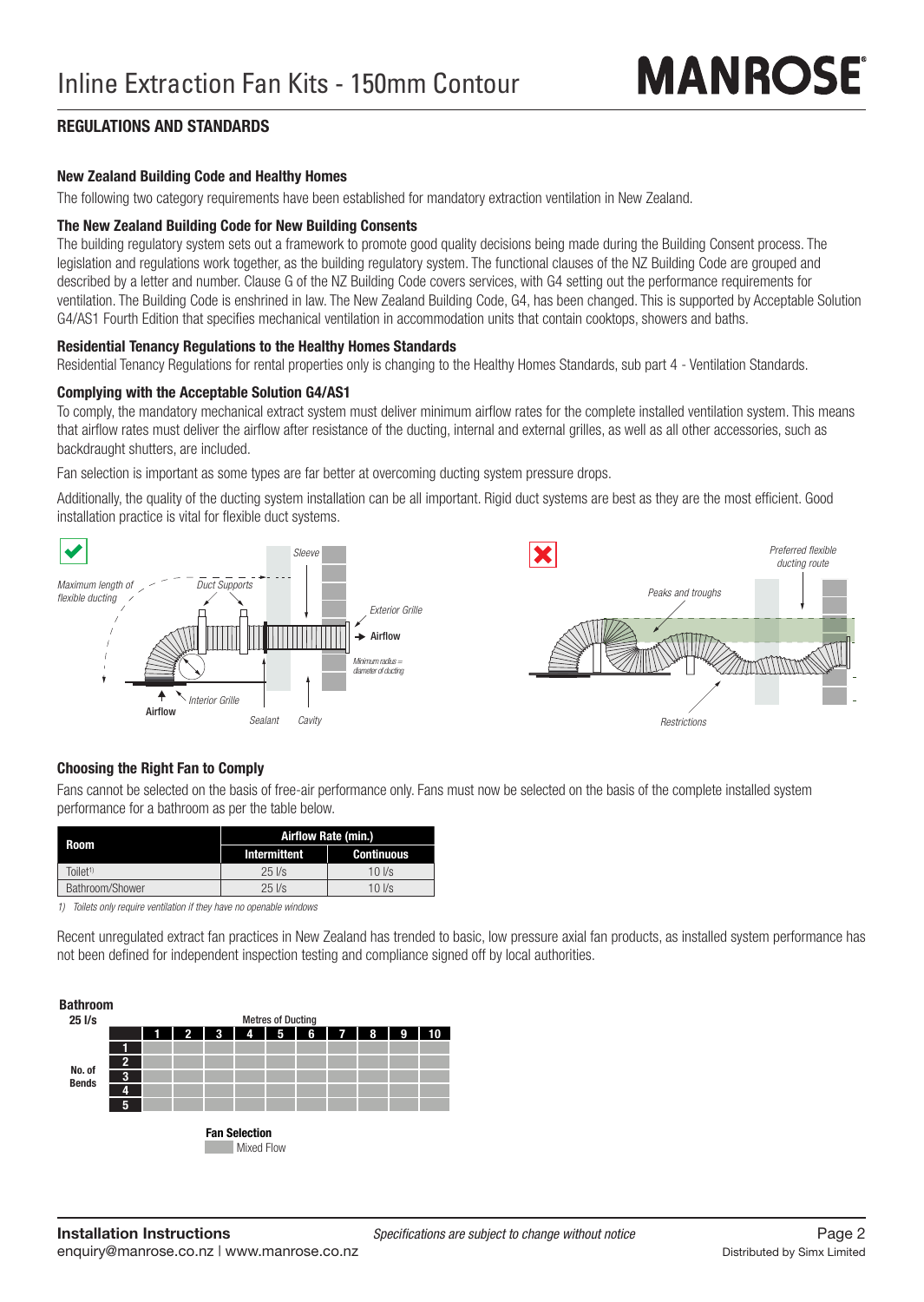# **MANROSE**

**INLINE EXTRACTION FAN KIT INSTALLATION AND ELECTRICAL CONNECTION MUST BE CARRIED OUT BY A REGISTERED ELECTRICIAN**



# **CAUTION**

- Before use, please check that the supply voltage and that of the appliance are the same (see product rating label).
- All wiring and wiring connections must comply with all current national wiring rules and regulations including AS/NZS3000:2018, or latest edition thereof.
- Any changes or modifications made or attempted to this product, without the prior written approval of the manufacturer, will void any and all stated warranties.
- When fitting through an external wall, and external grille must be fitted at all times.
- Fan kits should only be installed by fixed wiring. A flexible cord should not be used.
- This fan is not intended for use by persons (including children) with reduced physical, sensory or mental capabilities, or lack of experience and knowledge, unless they are capable of, and have been given supervision or instruction concerning use of the appliance by a person responsible for their safety.
- Children should be supervised to ensure that they do not play with the fan.
- In case of damage to the supply cord, switch off the device and do not tamper with it. Damaged supply cords must only be repaired or replaced exclusively by the manufacturer or by an appointed representative. Failure to comply with the above may endanger the safety of people and cause possible damage to the whole system.
- The fan kit is to be installed so that the blades are more than 2.1m above the floor.
- Precautions must be taken to avoid the back-flow of gases into the room from the open flue of gas or other fuel-burning appliances when mounted in outside windows or walls.



**BEFORE INSTALLING THE INLINE EXTRACTION FAN KIT, MAKE SURE YOU HAVE TURNED OFF THE MAIN ELECTRICITY SUPPLY. DO NOT TURN IT BACK ON UNTIL THE INLINE EXTRACTION FAN KIT IS FULLY INSTALLED AND READY TO USE.**



**ALL ELECTRICAL WORK MUST BE CARRIED OUT BY A REGISTERED ELECTRICIAN IN ACCORDANCE WITH THE LATEST WIRING RULES AS/NZS3000.**

### **WARNING**

- This inline extraction fan kit is hot when in use. To avoid burns, do not let bare skin touch hot surfaces. Keep combustible materials away from the fan kit and keep them away from the sides and rear.
- Do not use near or in the immediate vicinity of a bath or swimming pool or any wet areas.
- To protect against electric shock, do not immerse cord or plug in water or any other liquids.
- Do not insert or allow foreign objects to enter any ventilation openings, as this may cause an electric shock, fire or damage to the fan kit.
- Do not put fingers or foreign objects into the grille while in operation.
- Any changes or modifications made or attempted to this product, without the prior written approval of the manufacturer, will void any and all stated warranties.
- To prevent overheating of this fan kit, keep the air inlets and outlets clean and free of anything that may cause blockage. Check all inlets and outlets from time to time to ensure it is clear of any dirt or dust accumulation. DO NOT COVER.
- Do not use it in areas where gasoline, paint, or flammable liquids are used or stored.
- This product contains recyclable materials. Do not dispose of this product as unsorted council waste. Please contact your local council for the nearest collection point.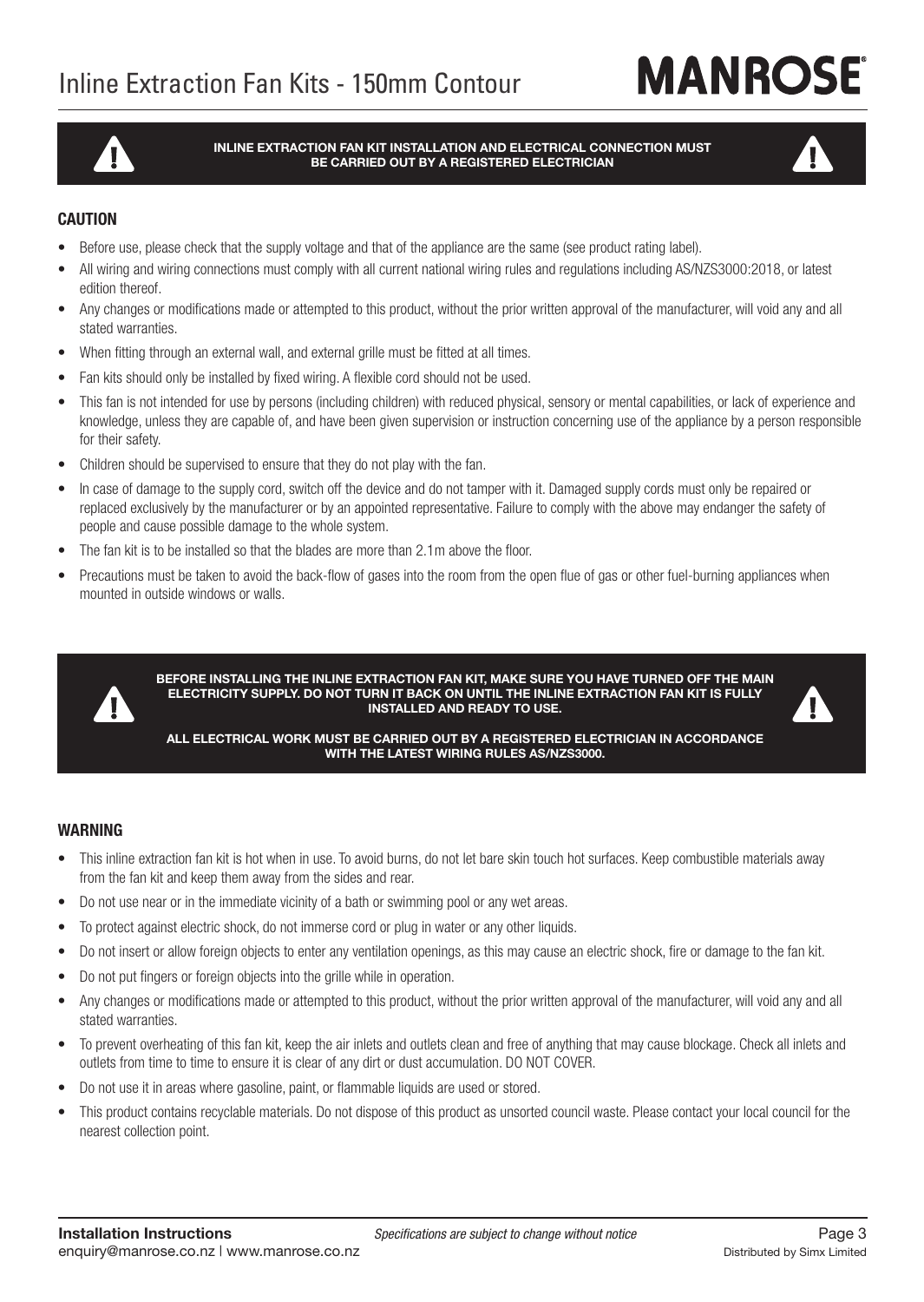

# **ELECTRICAL CONNECTIONS**

**2 Speed Control**



**Low Speed Control Only**



**High Speed Control Only**

A



**BEFORE INSTALLING THE MIXED FLOW FAN, MAKE SURE YOU HAVE TURNED OFF THE MAIN ELECTRICITY SUPPLY. DO NOT TURN IT BACK ON UNTIL THE MIXED FLOW FAN IS FULLY INSTALLED AND READY TO USE.**



**ALL ELECTRICAL WORK MUST BE CARRIED OUT BY A REGISTERED ELECTRICIAN IN ACCORDANCE WITH THE LATEST WIRING RULES AS/NZS3000.**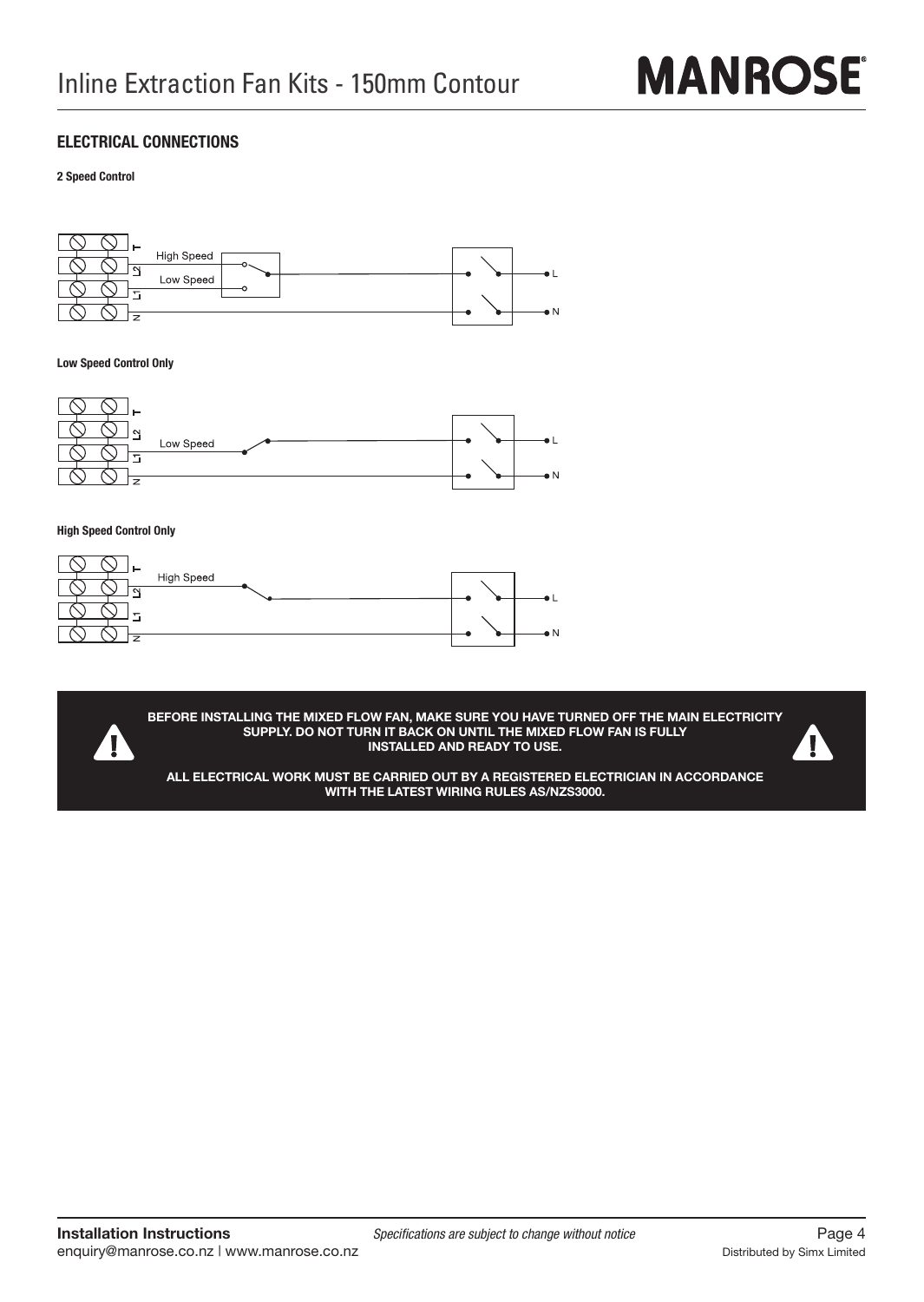# **INSTALLATION**

- 1. First select the fascia you prefer in your room. There are eight designs in the Contour fascia range with the selection from white, or black, round and square fascias with, or without, an LED all suitable for fitting to the adapter plate supplied as part of this kit.
- 2. The **interior grille** comes in two parts, the adapter unit (supplied) and the fascia (sold seoarately). Cut a 238mm hole in the ceiling directly over the shower head ensuring first that the area above is free from obstruction and between two joists.
- 3. Push the adapter unit section into the hole in the ceiling and use the attached fixing clips to secure the adapter unit to the ceiling. Complete by fitting the fascia to the adapter plate by aligning the spring clips.
- 4. Select a suitable place for the fan to be screwed to a joist and secure using two screws through the fixing bracket. The fan motor is of ball bearing design to prolong the life of the motor.

#### **NOTE: The suction end of the fan unit is the end where you can see the fan blade clearly. There is also an arrow on the unit**  showing airflow direction.

- 5. For the **exterior grille** select a suitable position in either the soffit or on an outside wall for the fixed louvre grille. Carefully remove the grille insert from its housing by levering gently at the sides with a small screwdriver. Cut a 160mm hole ensuring first that the area above is free from obstruction.
- 6. Attach one end of the flexible duct to the spigot with the duct tape provided and, from the outside, feed the duct through the hole until the grille is flush with the soffit/wall.

Mark the position of the fixing holes on the soffit/wall. Drill the holes and screw the grille to the soffit/wall then refit the chosen grille to the chassis.

### NOTE: It is best not to cut the flexible duct until the grille has been screwed to the outside surface to avoid the possibility of  **cutting the duct too short.**

7. Pull the flexible duct gently to the discharge spigot of the fan and cut it to length and connect to the fan with duct tape provided.

#### **NOTE: The suction end of the fan unit is the end where you can see the fan blade clearly. There is also an arrow on the unit**  showing airflow direction.

8. Connect the remaining piece of duct to the ceiling grille and onto the fan using the duct tape provided.

## **NOTE: Make sure wherever possible to keep the duct running in a straight line as this will improve the performance of the fan.**

9. Make the electrical connection as shown

<code>NOTE: All</code> wiring must be fixed securely and the cable to the fan should be a minimum of 1mm² in section in section. All wiring  **must comply with current regulations. This system should be installed by a registered electrician.**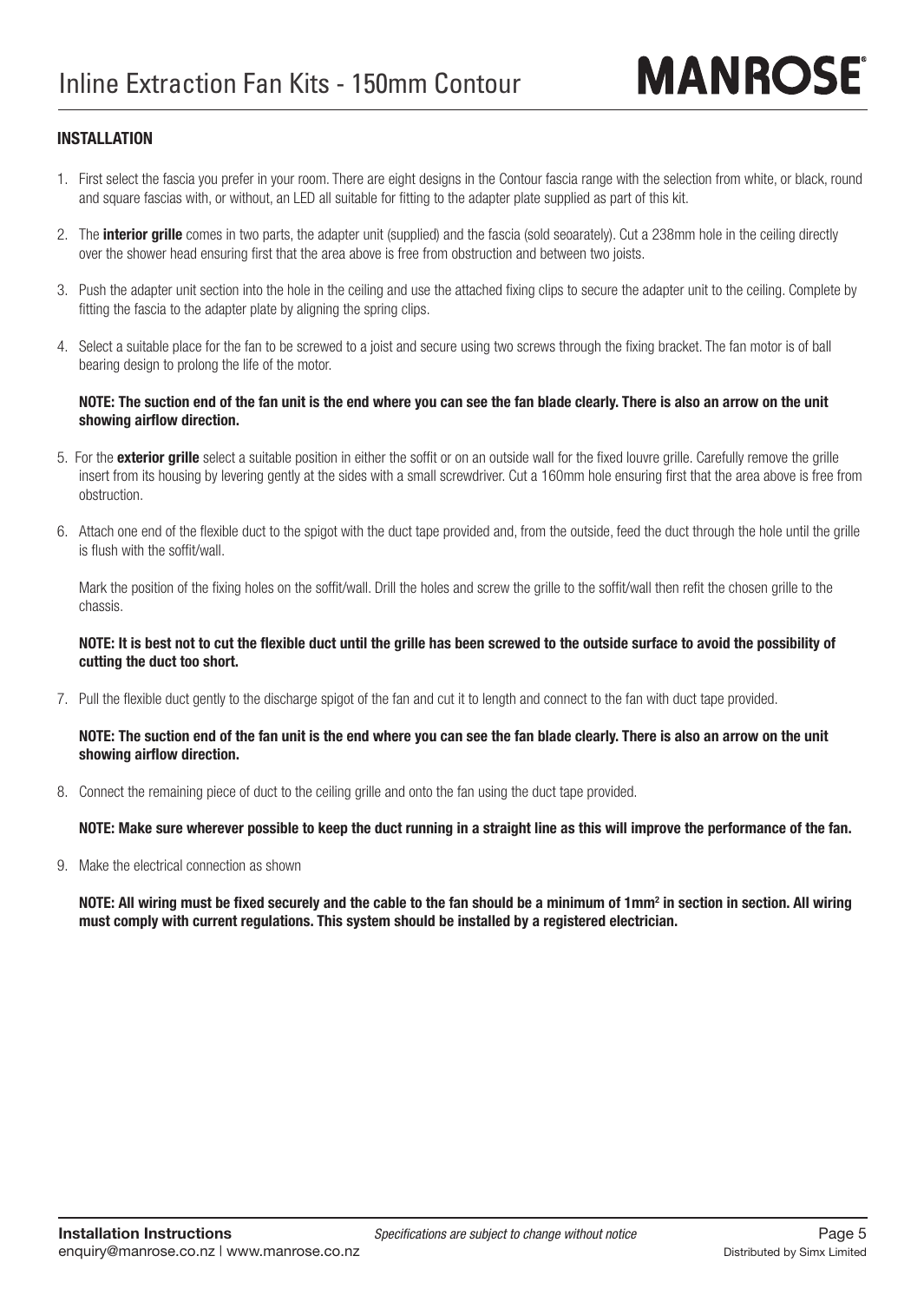# **MANROSE**

# **TYPICAL INSTALLATION**